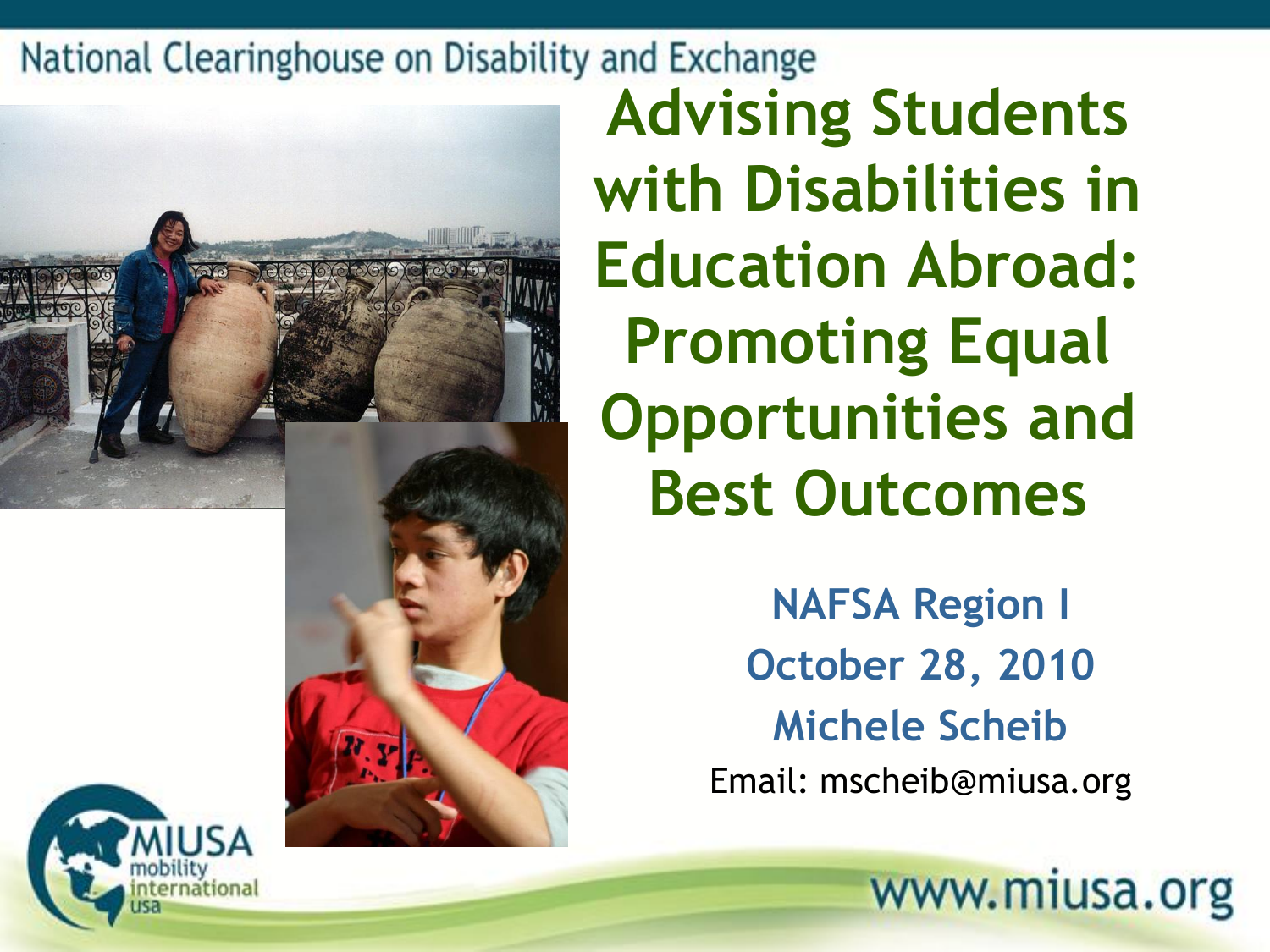## **Agenda**

- Best Practices on Study Abroad Students with **Disabilities**
- Roundtable **Discussions**
- Large Group Sharing
- Available Resources



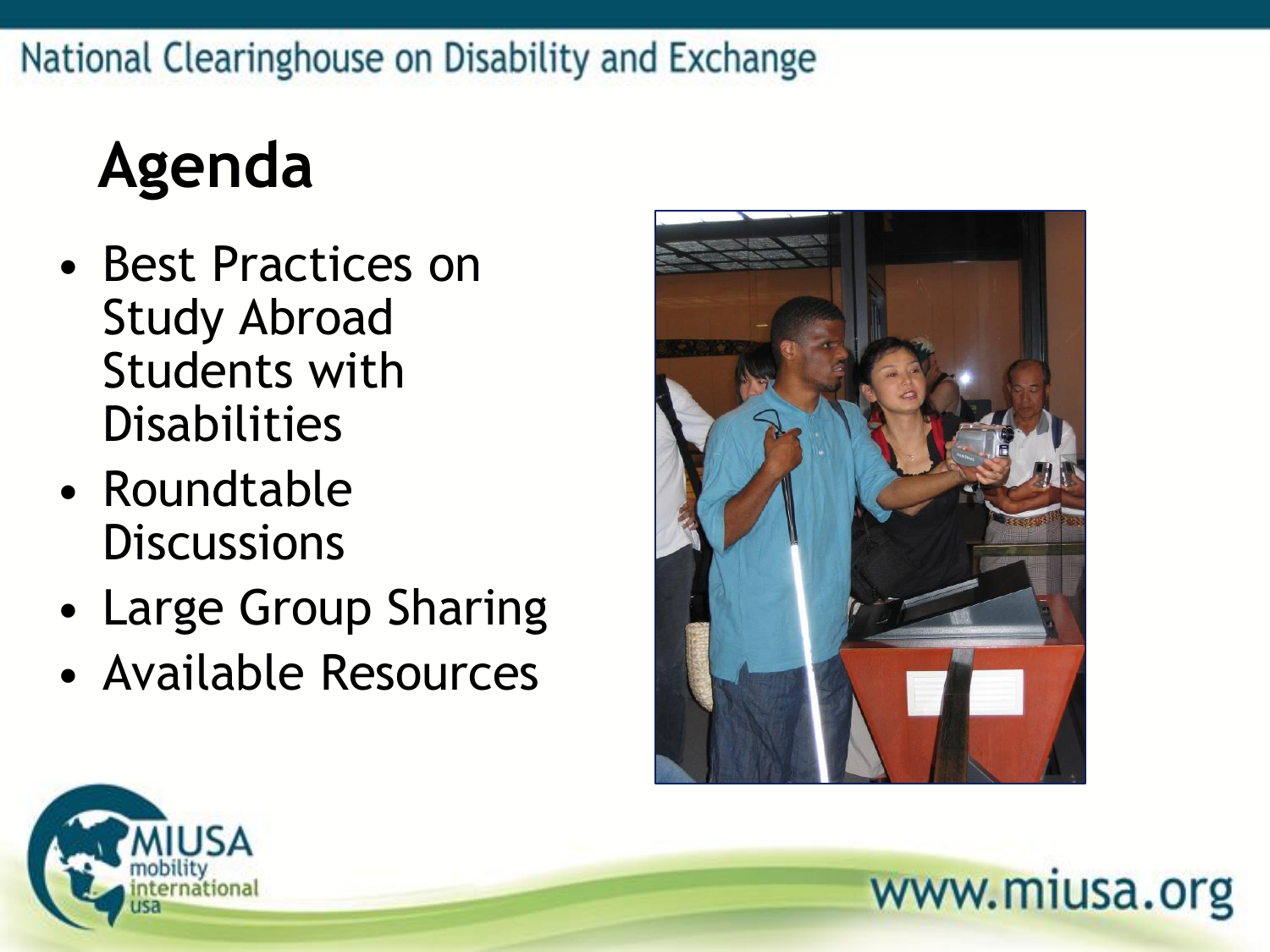# **U.S. Disability Context**

11% Post Secondary Students with Disabilities on U.S. Campuses vs. 3% in Education Abroad

| Learning Disability/ADD    | 28% vs. 47%  |
|----------------------------|--------------|
| <b>Mental Disability</b>   | 24% vs. 29%  |
| <b>Physical Disability</b> | 15% vs. 8%   |
| <b>Sensory Disability</b>  | $9\%$ vs. 5% |
| <b>Other Disability</b>    | 24% vs. 11%  |

Of several hundred college students with disabilities surveyed who have studied or plan to study abroad, a fifth use disability supports often or very often.



Citation National Survey on Student Engagement (2006), Open Doors (2009) and National Center for Education Statistics, U.S. Department of Education (2008)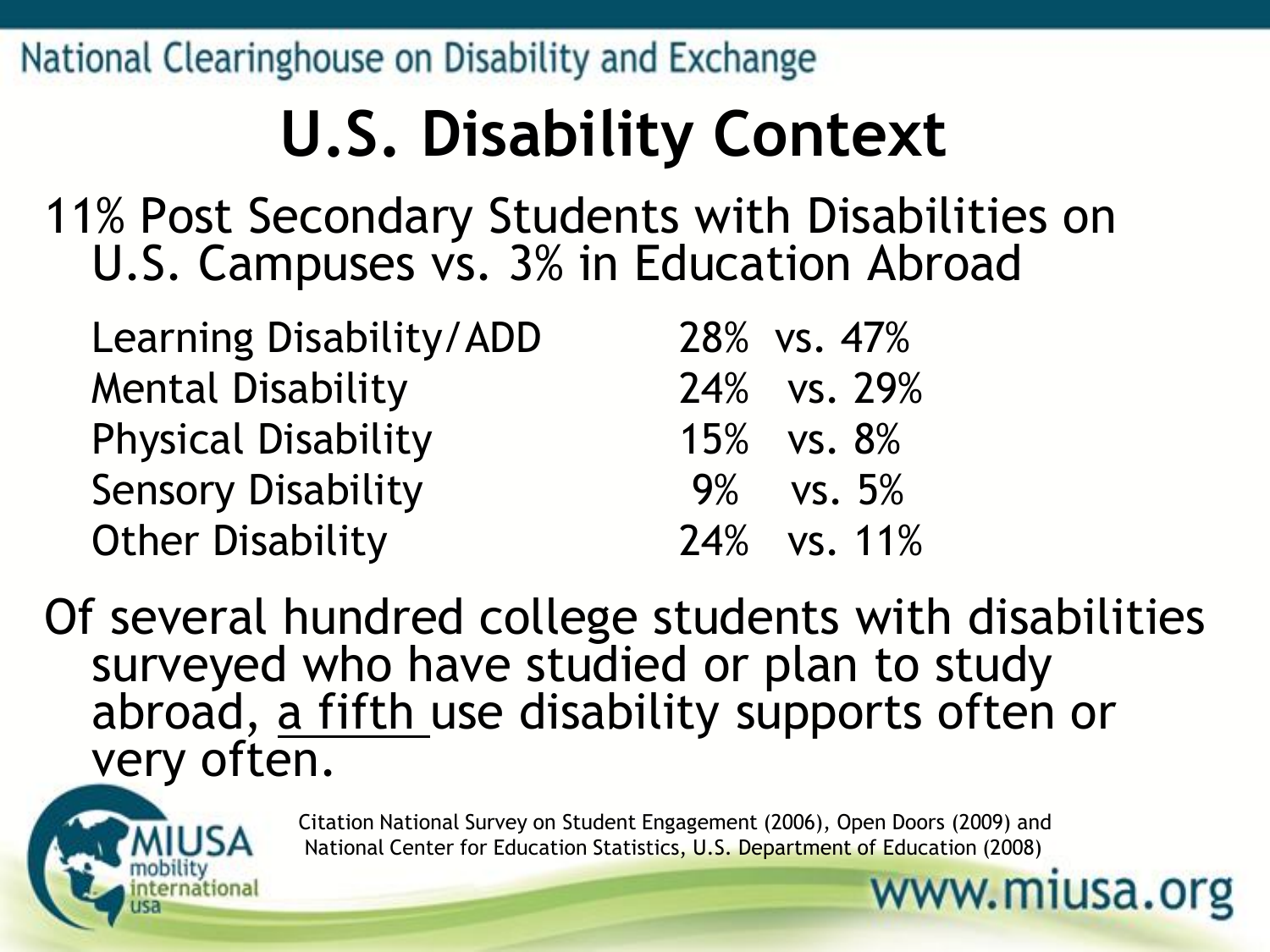## **What is the National Clearinghouse on Disability and Exchange?**





Sponsored by the U.S. Department of State, Bureau of Educational and Cultural Affairs

- Provides information and referrals to **increase the participation and inclusion of** people with disabilities in international exchange
- **Develops free resources,**  extensive website, and wide range of technical assistance.
	- Efforts to **encourage collaboration** between the disability and international exchange communities.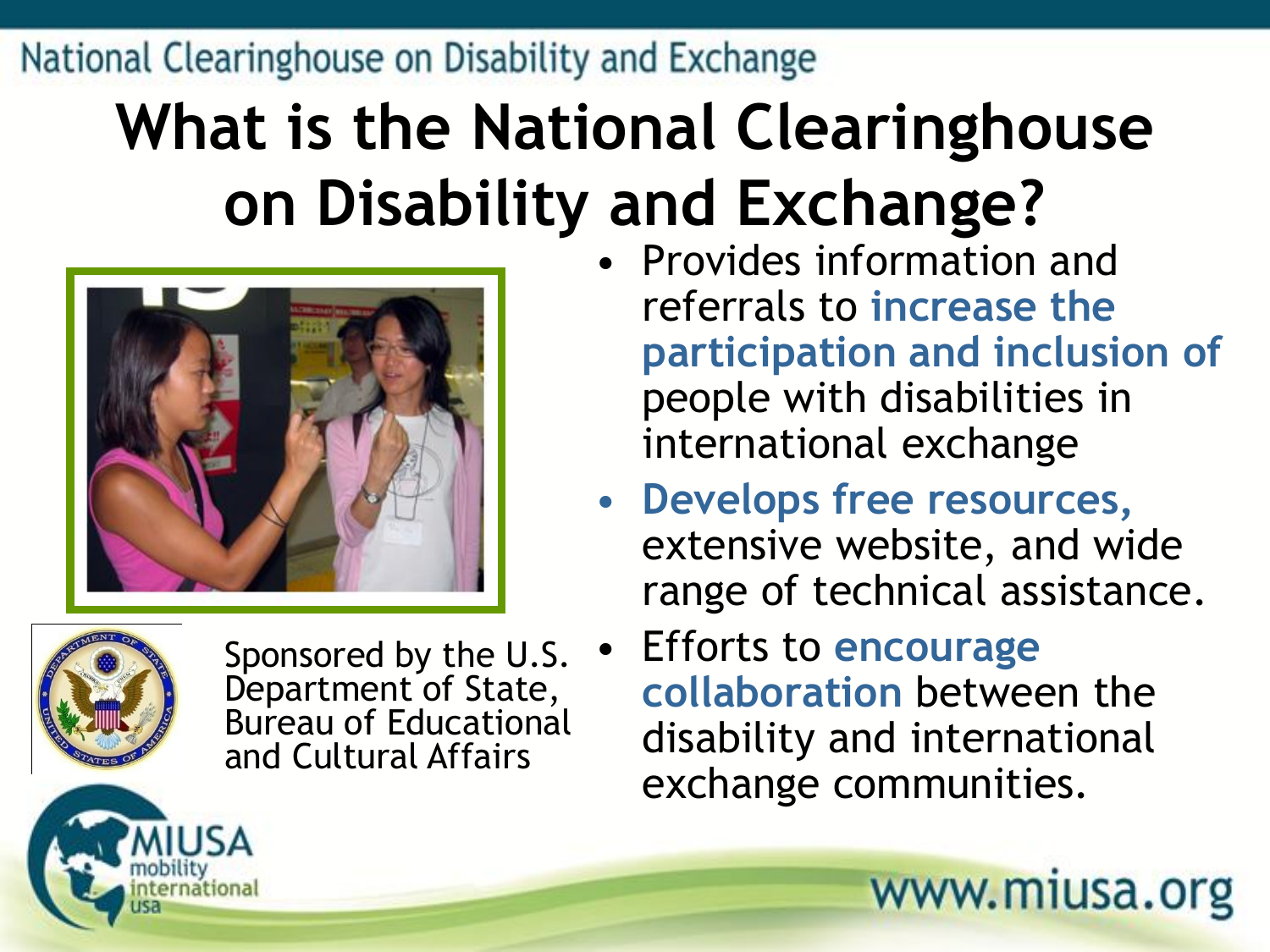## **Cross-Cutting Issues Levels of Access Barriers**

- Level One: Attitudinal barriers
- What makes for a positive mindset to ask "how can we"? Level Two: Getting specific information How can we best gather/share accessibility information? Level Three: Complex funding/policy barriers When should we use advocacy, creativity, universal design?

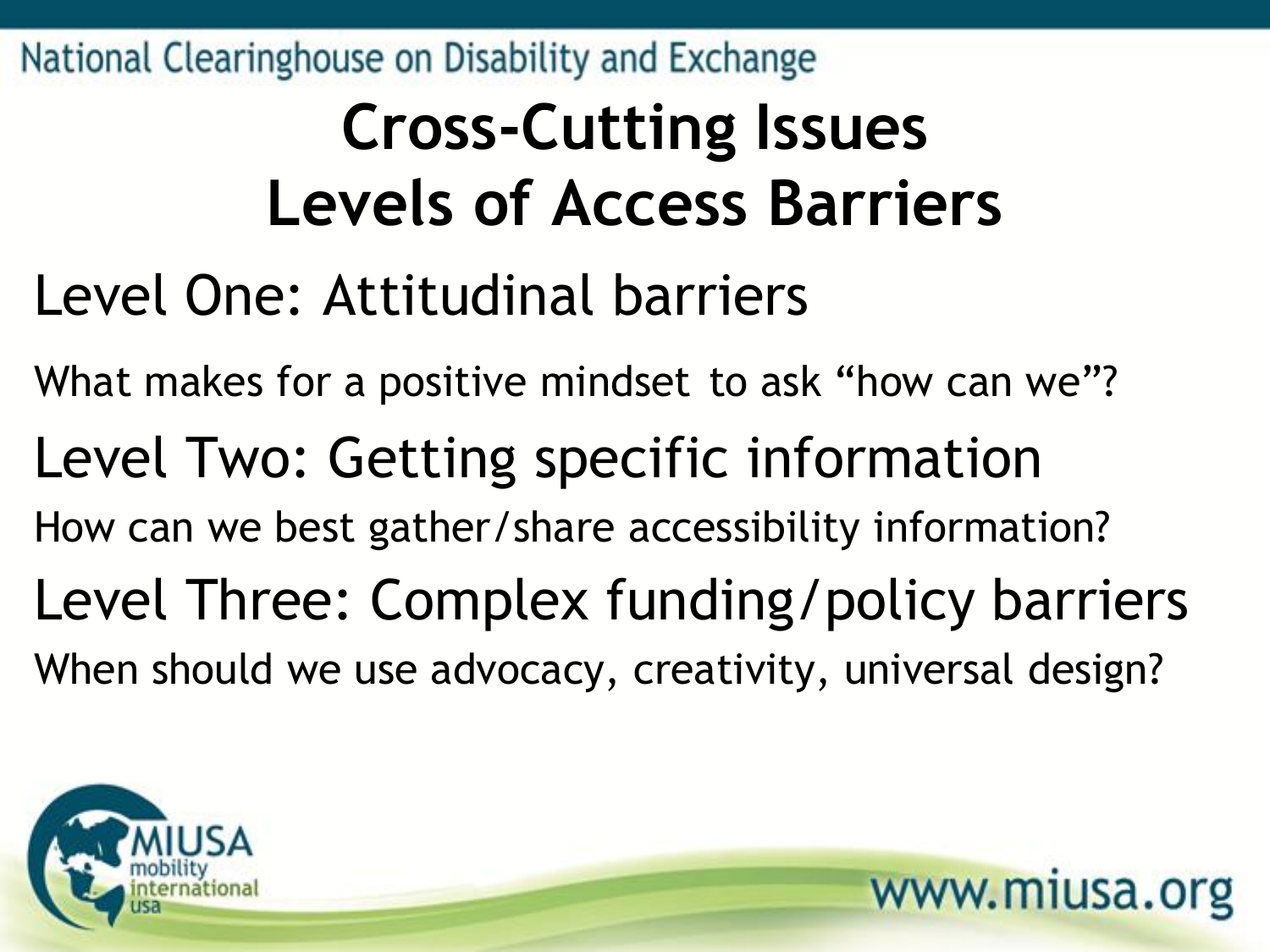## **Starting Out with the Right Mindset**

Our mindset going into a task will affect the outcome. While we may not have the power to resolve all disability accommodation needs, either a positive versus negative outlook will determine how successful we will be in assisting a student with a disability. We can avoid a problem mindset by utilizing our curiosity.

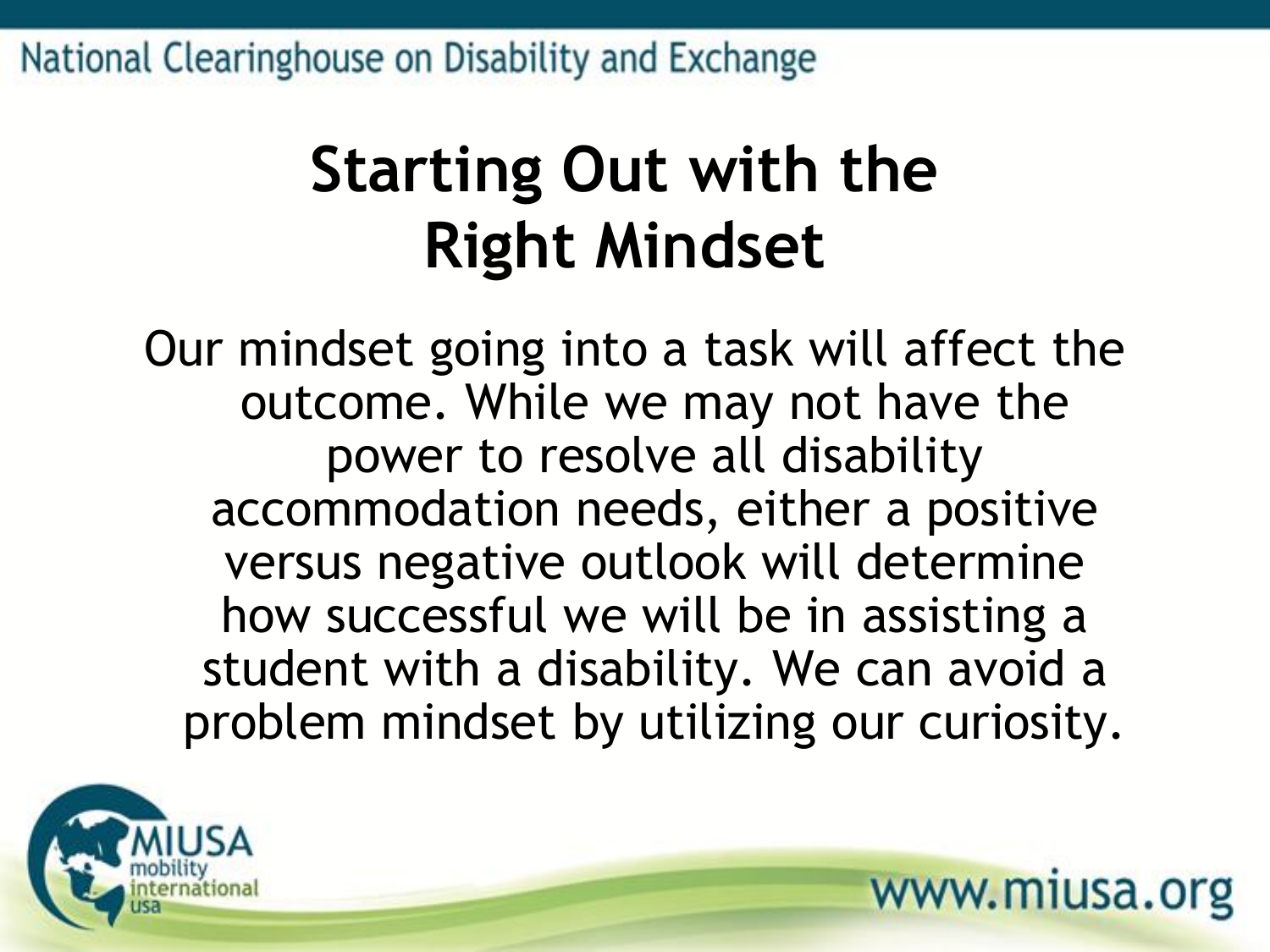### **Curiosity leads to asking the question: "What can be?"**

"I wonder what creative ways we can reduce costs?" versus "It's too costly."

- "Where can I start looking for a sign language interpreter?" versus "It's not likely we will find one."
- "What are some alternative ways to get around?" versus "That country has no accessible transportation."

www.miusa.org

"How can I learn more about this exchange participant's disability?" versus "I don't know anything about disabilities."

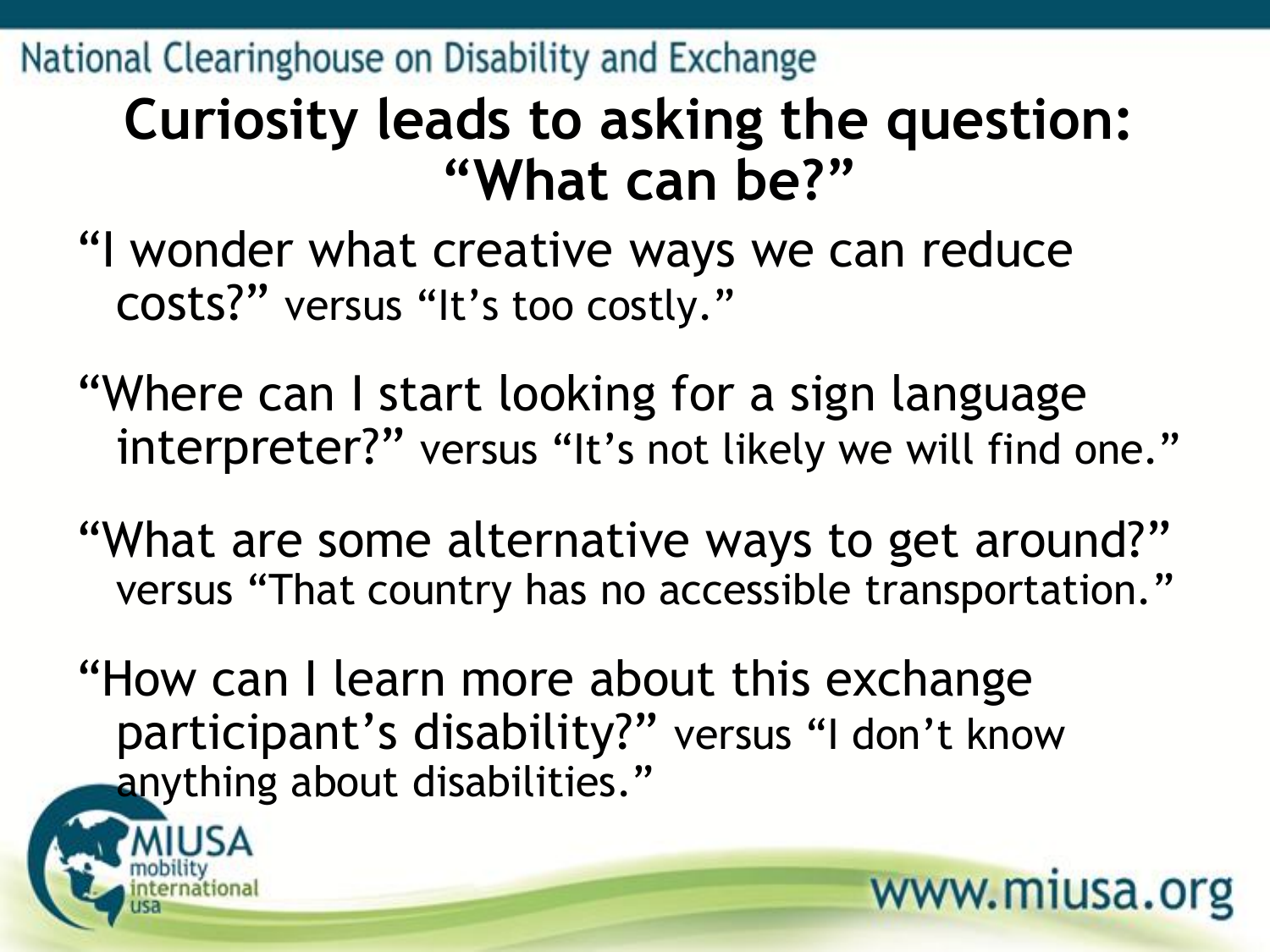### **Mobility International USA National Clearinghouse on Disability and Exchange (NCDE)** E-mail: **clearinghouse@miusa.org** Tel/TTY: **(541) 343-1284** MSN Messenger: **clearinghouse\_miusa@hotmail.com www.miusa.org**



*NCDE is administered by Mobility International USA and sponsored by the Bureau of Educational and Cultural Affairs of the U.S. Department of State*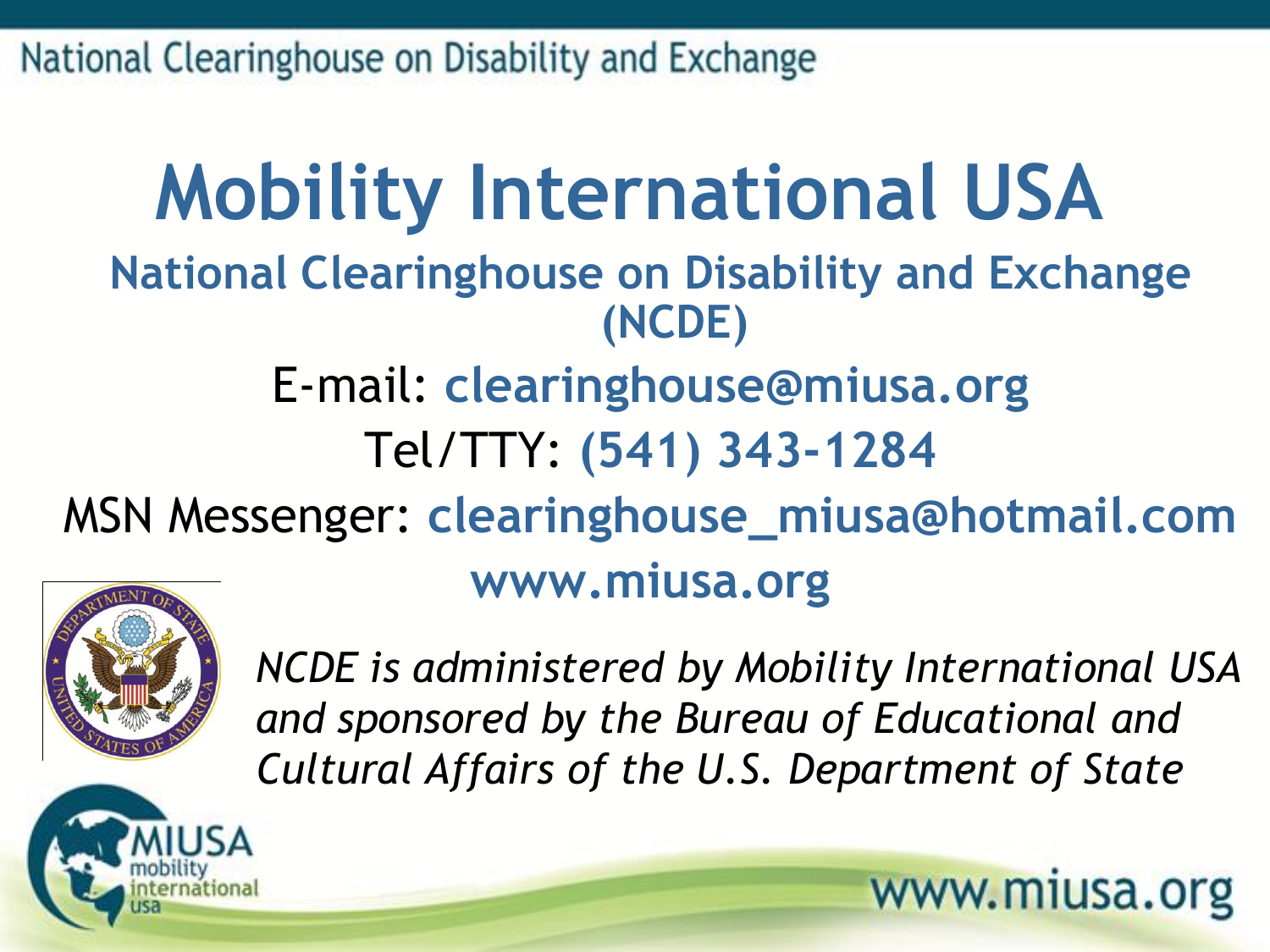## **Case Study Activity**

### Small Group Discussion:

Break into 4 groups and discuss a case study presented by the moderator at your table (20 minutes).

### Report Back & Resources (30 minutes):

- 1. What were the attitudinal, informational and policy/funding barriers?
- 2. What TWO solutions or suggestions were most useful or surprising to learn?
- 3. What TWO questions or barriers still lingers and is in need of more answers or ideas?

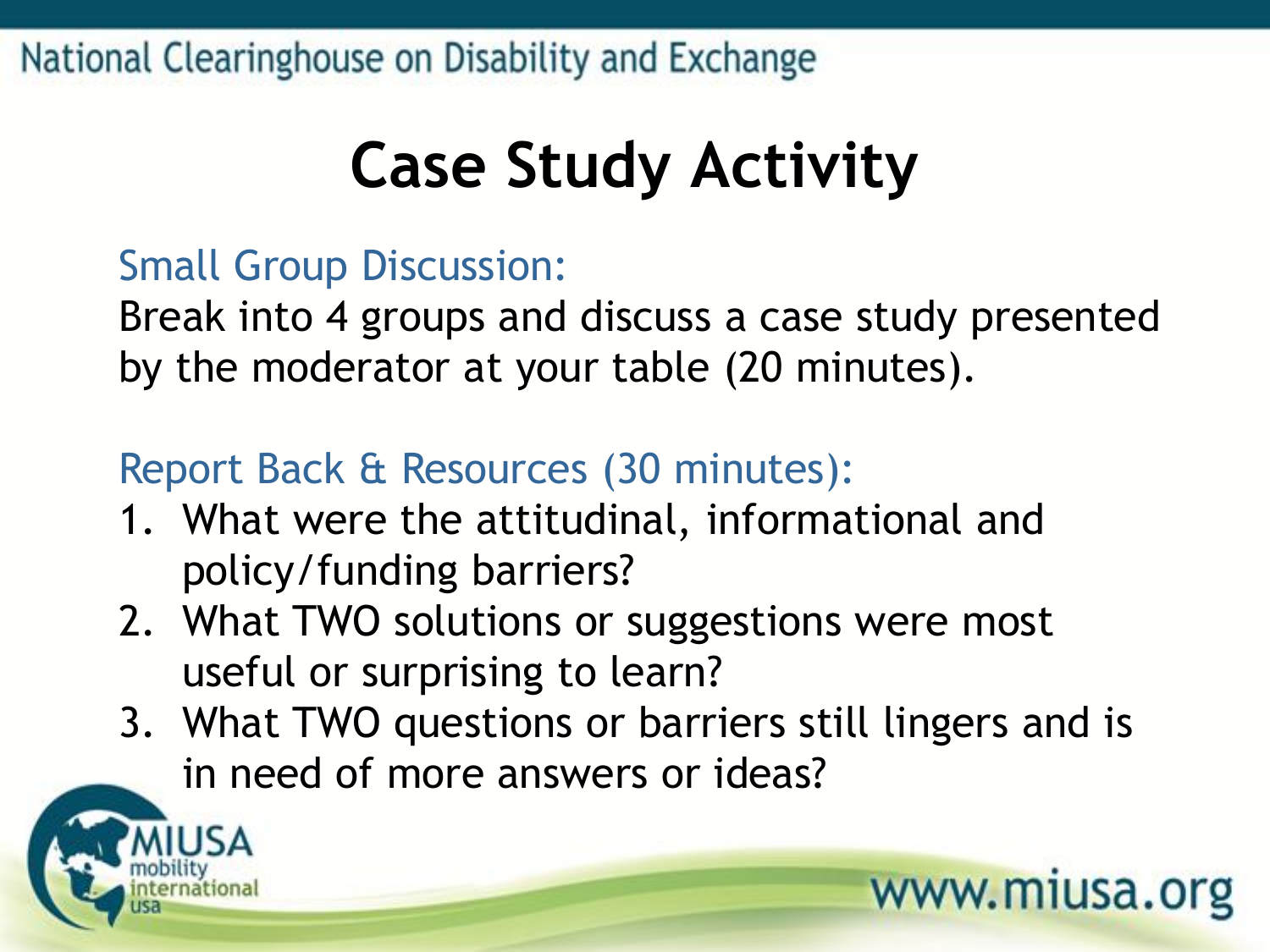Coming to the

Done

 $U.S.A$ 



**18 Tools for Exchange Professionals 18 Send Us Your Questions** 



### www.miusa.org

Desktop >> ▲ <sup>眼</sup> ■ all (0) 11:48 AM

today!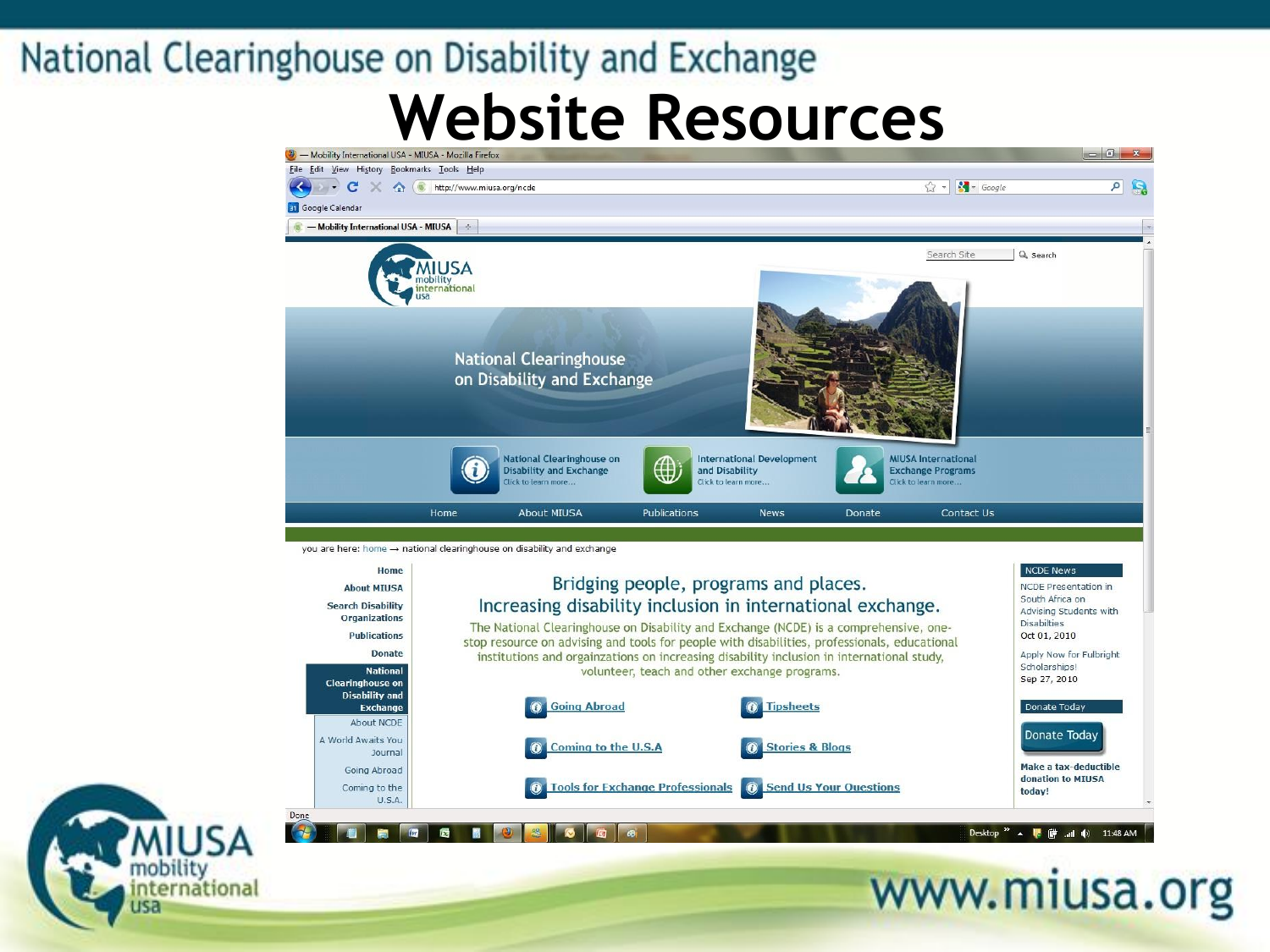### Case Study #1: Navigating a Colonial City in Mexico

**Survival Strategies for Going Abroad: A Guide for People with Disabilities** www.miusa.org/publications/books/ss

**Search Featured People**  www.miusa.org/ncde/stories/featuredpeople

#### **One Advisor to Another: How to Transfer Core Advising Skills When Working With Visually Impaired and Blind Students**  www.miusa.org/ncde/tools/bestpractices/besch

### **Personal Assistants on International Exchange Programs**  www.miusa.org/ncde/tipsheets/personalasst

#### **Social Security or Vocational Rehabilitation: Using these Funds for Exchange**  www.miusa.org/ncde/tipsheets/ssa

www.miusa.org

#### **Providing Information in Alternative Formats**  www.miusa.org/ncde/tools/altformats

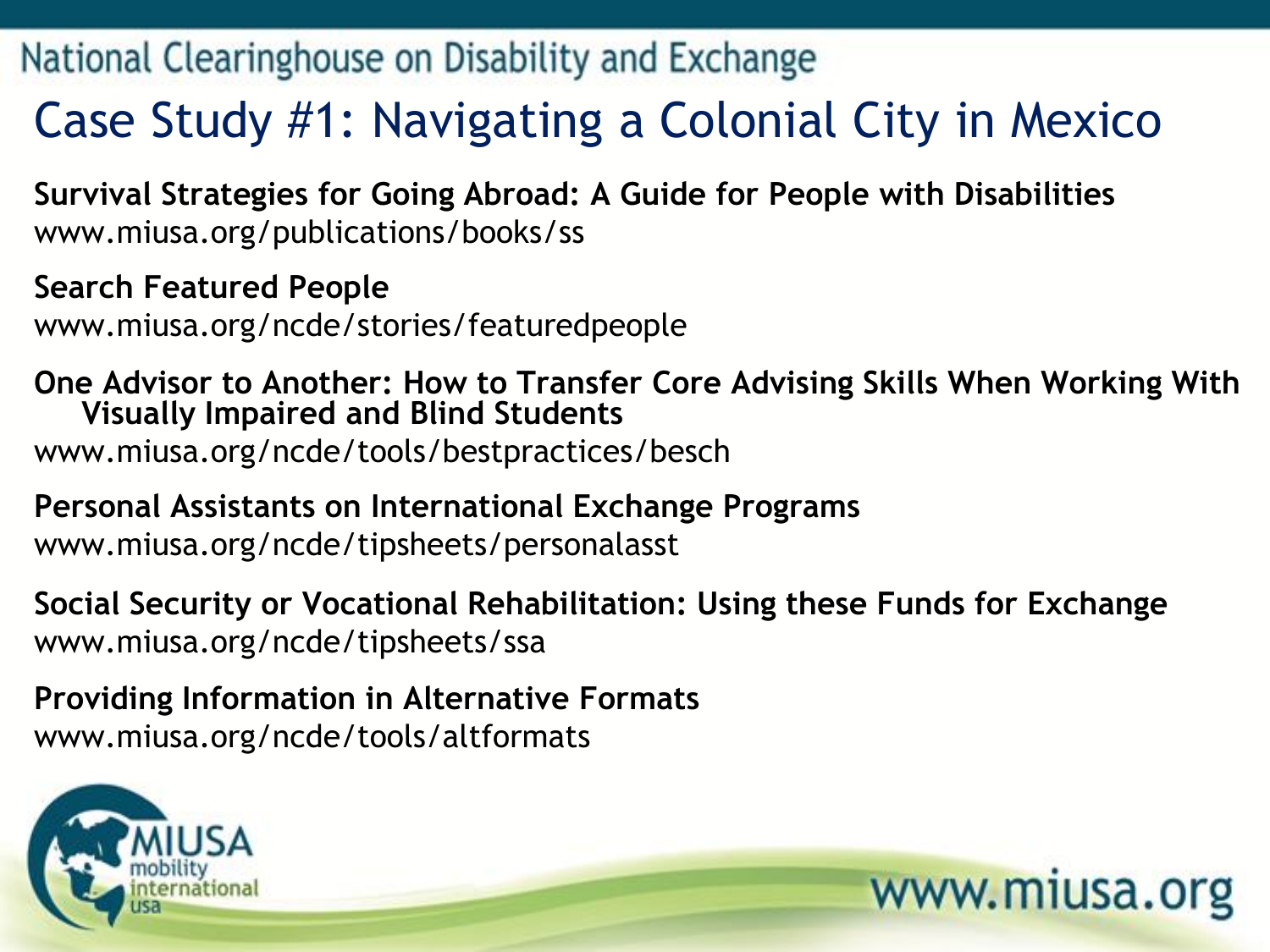## **Advising Tips: Once They Are Accepted**





- Set up a meeting with the student with a disability, yourself and disability services
- Be encouraging from the start; focus on "how" not "if"
- Dialogue together and ask specific questions about barriers (use accommodation form to guide questions)
- Encourage the participant to think about contingency plans and coping mechanisms
- Identify tools and supports systems that would assist the person with day to day lifewww.miusa.org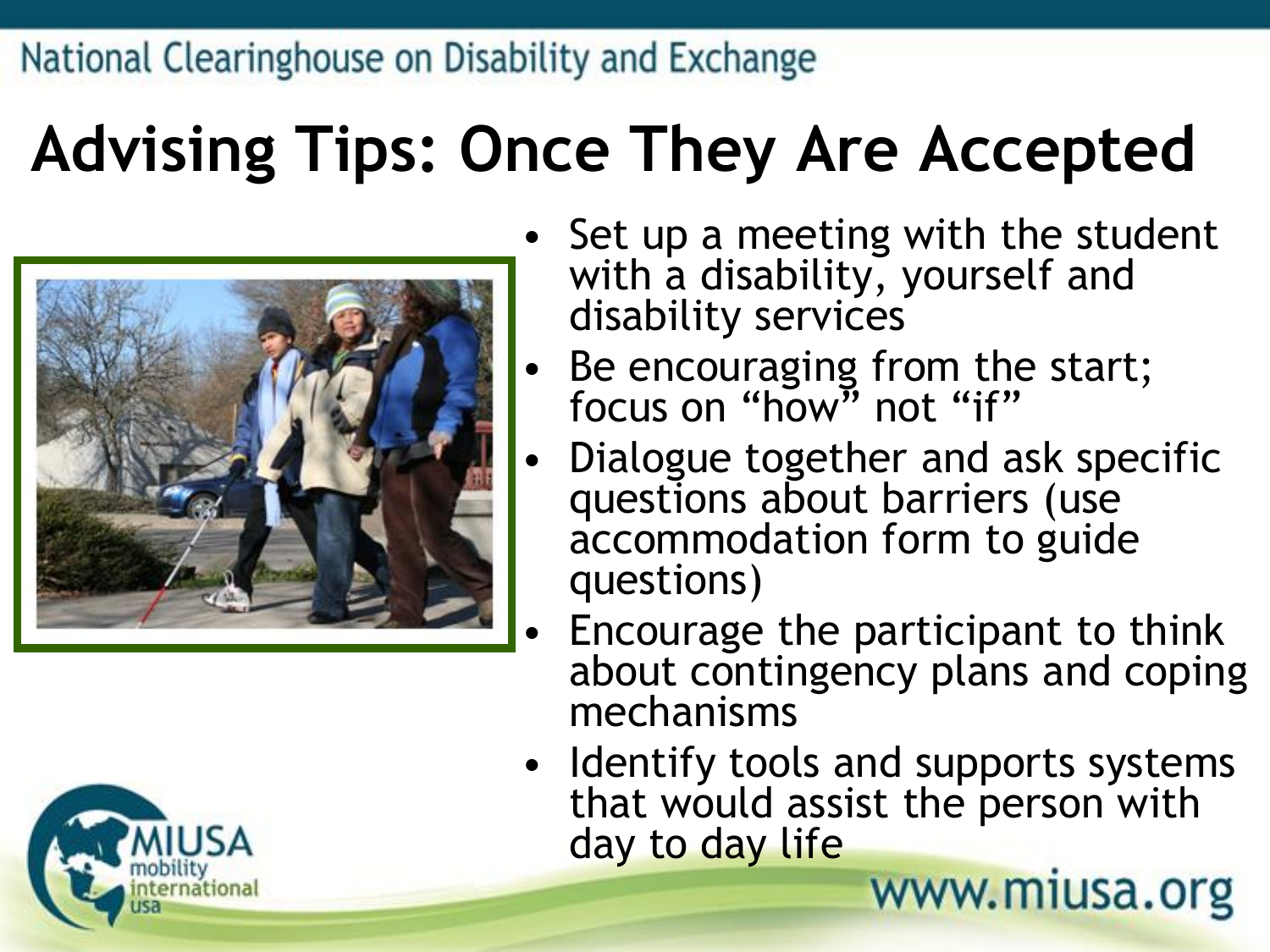### Case Study #2: Changing Perspectives in Germany

**Guide Dogs and Service Animals Tip Sheet** www.miusa.org/ncde/tipsheets/servicedogs

**Finding Homestays for Students with Disabilities Tip Sheet** www.miusa.org/ncde/tools/homestaydisab

**Stories from Exchange Alumni with Disabilities** www.miusa.org/ncde/stories/weilbacher

**A World Awaits You: Accessing Foreign Languages edition** www.miusa.org/publications/books/foreignlanguages

**A Practice of Yes: Working with Overseas Partners** www.miusa.org/publications/books/poy

**Building Bridges, A Manual on Including People with Disabilities** www.miusa.org/publications/books/bbfree

www.miusa.org

**Search Disability Organizations**  www.miusa.org/orgsearch

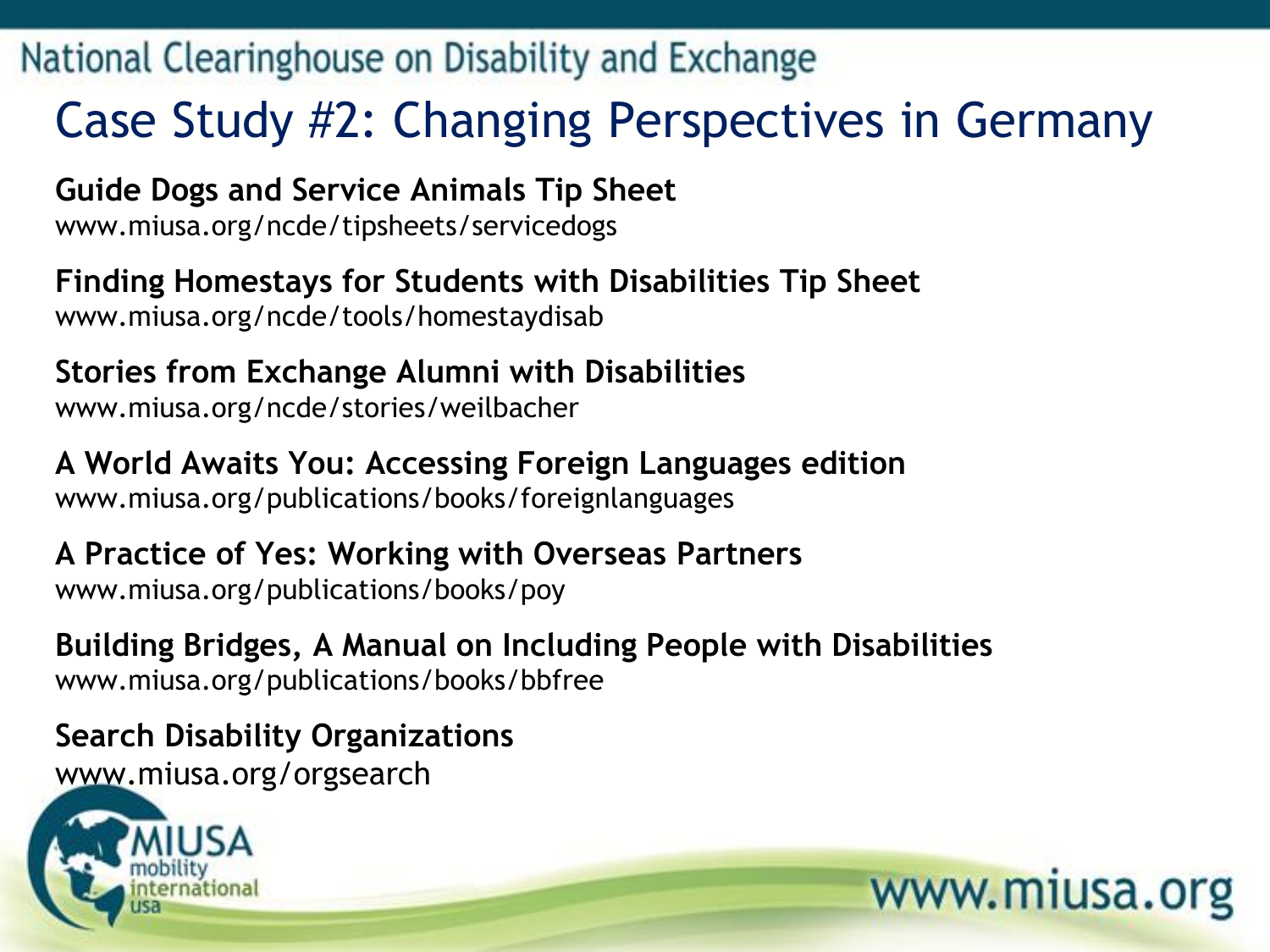### **Preparing for Accommodation Differences**

### • Understand your partners overseas may not be informed about disability resources in their countries

- Find out about local disability organizations
- Explain that everyone is up for a different level of challenge
- Get the overseas partners to describe the local site/barriers specifically
- Include the individual with the disability in all "what if" discussions and accessibility planning

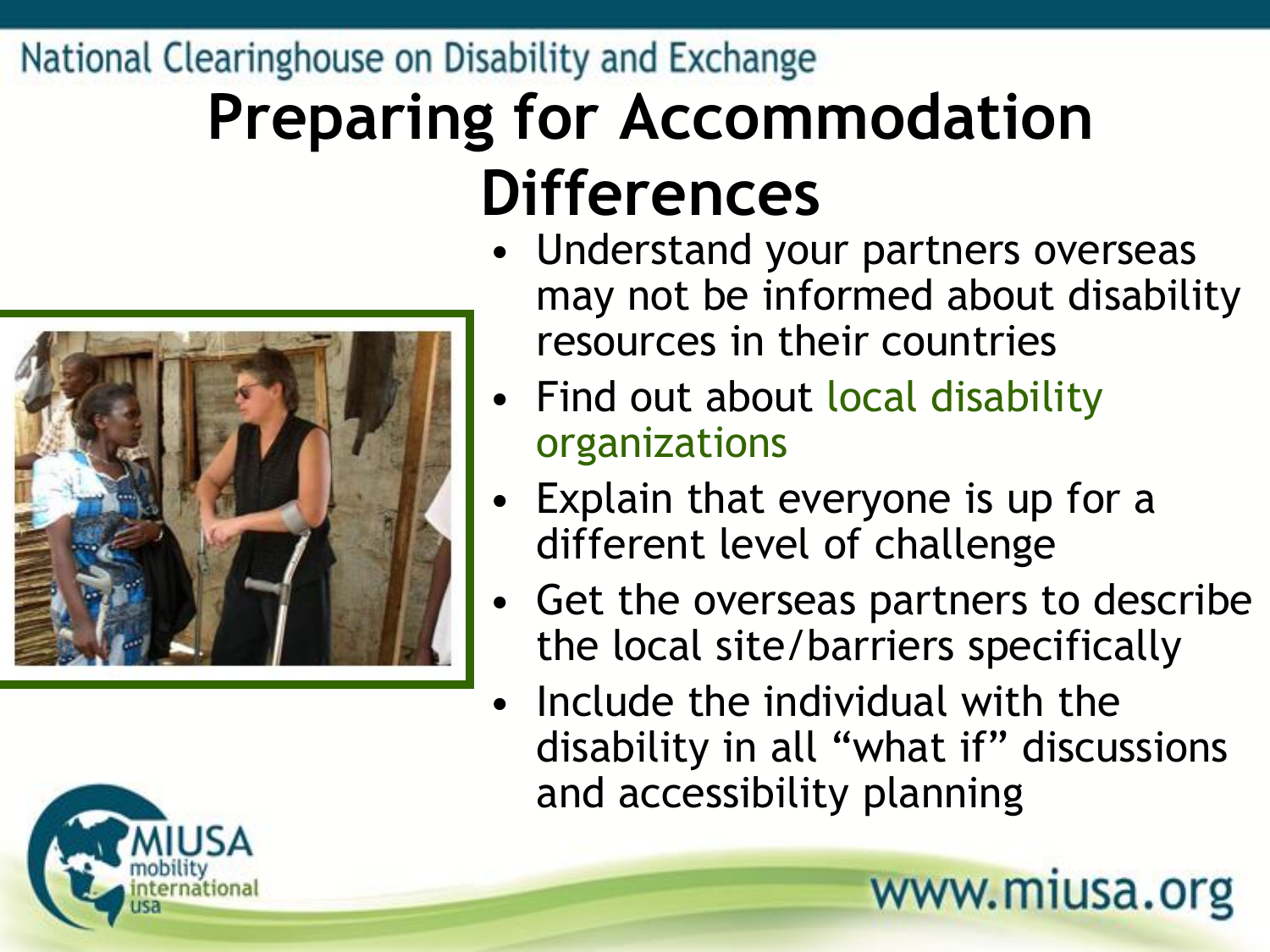### Case Study #3: Studying Abroad with a Health Condition

**A World Awaits You: Students with Non-Apparent Disabilities Go Abroad edition** www.miusa.org/publications/books/nonapparentdisabilities

**Insurance Considerations for Exchange Participants with Disabilities**  www.miusa.org/ncde/tipsheets/insurance

**Medications: Tips for Traveling Internationally**  www.miusa.org/ncde/tipsheets/medications

**Screening: Implications for Students with Disabilities in Education Abroad**  www.miusa.org/ncde/tools/screening

www.miusa.org

**Health and Disability Management Plan for Study Abroad**  www.miusa.org/ncde/tools/bestpractices/smithcollege

**Links to Online Directories of Disability Organizations Worldwide**  www.miusa.org/ncde/link/onlinedirectories

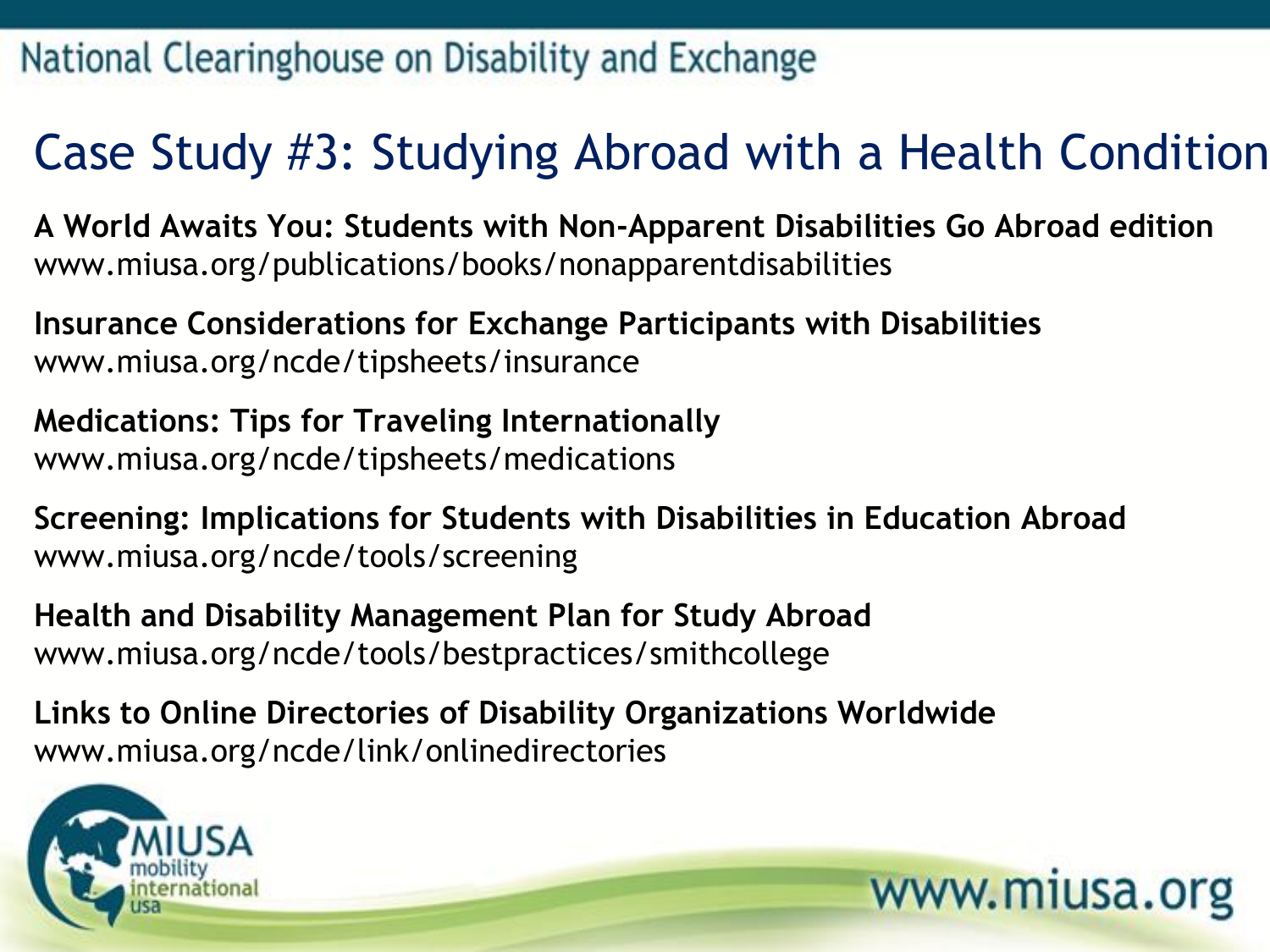## **Practices to be Wary of**



- Discouraging a person's participation because of perceived time, budgetary or health concerns
- "Feeling" that the applicant's disability may be a problem in the host culture
- Asking an individual with a disability to sign a form that others are not asked to sign in order to "protect for liability"





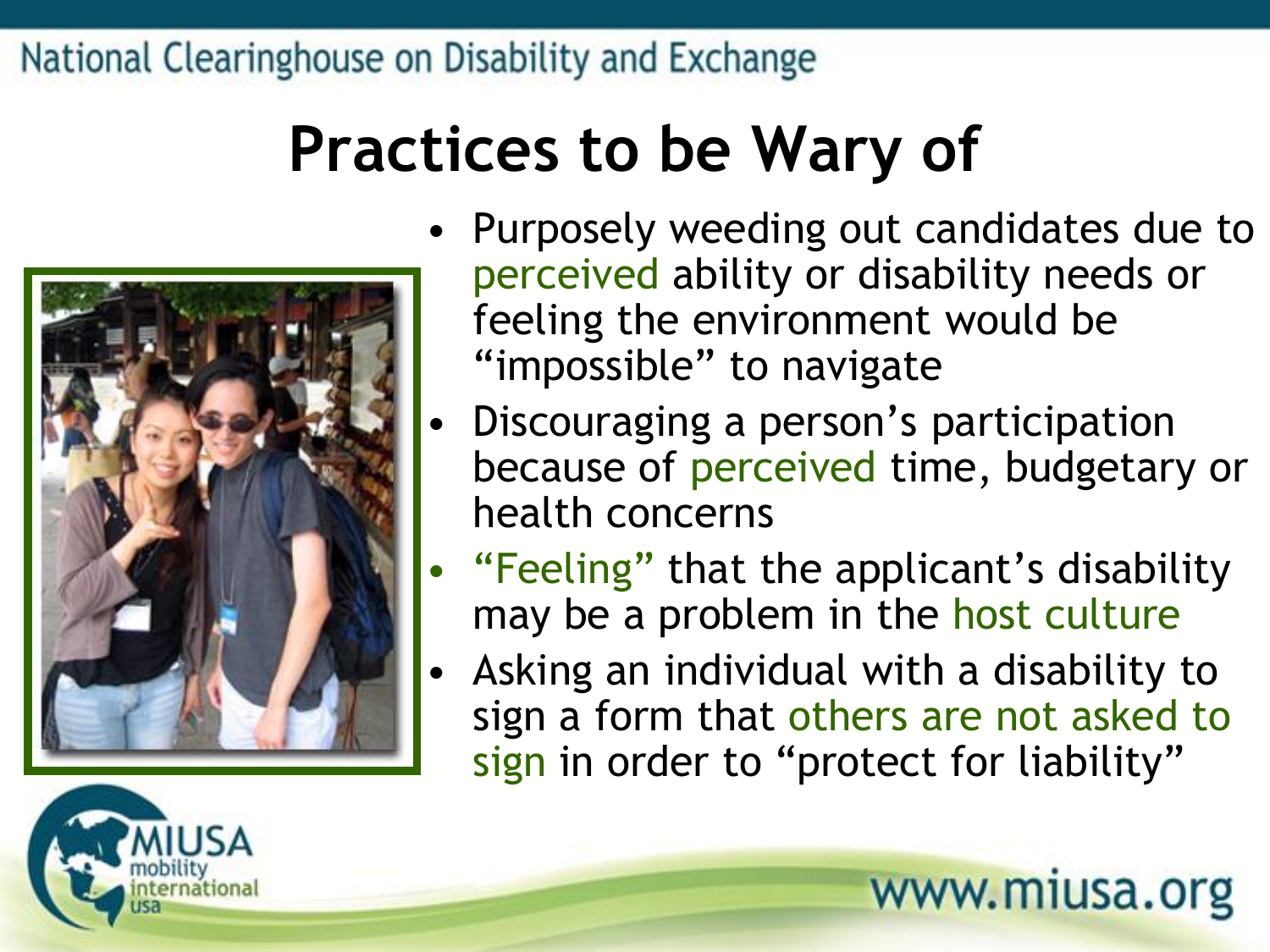Case Study #4: Providing Accommodations from Afar **AWAY Topics: Disability and Higher Education Abroad**  www.miusa.org/publications/books/awaytopics3

**AWAY Topics: Higher Education Abroad and Complex Accommodations** www.miusa.org/publications/books/awaytopics2

**Forms to Assess the Disability-Related Needs of an Exchange Participant** www.miusa.org/ncde/tipsheets/accommodationform

**Mobility Disabilities: Tips for Inclusion in International Exchange** www.miusa.org/ncde/tipsheets/mobdistips

**Stories by Exchange Participants with Disabilities** www.miusa.org/ncde/stories/schwartz

itional

**Power Point Presentation: Beyond Recruitment - Strategies of Support for Students with Disabilities on Study Abroad Programs** 

www.miusa.org

www.miusa.org/ncde/trainings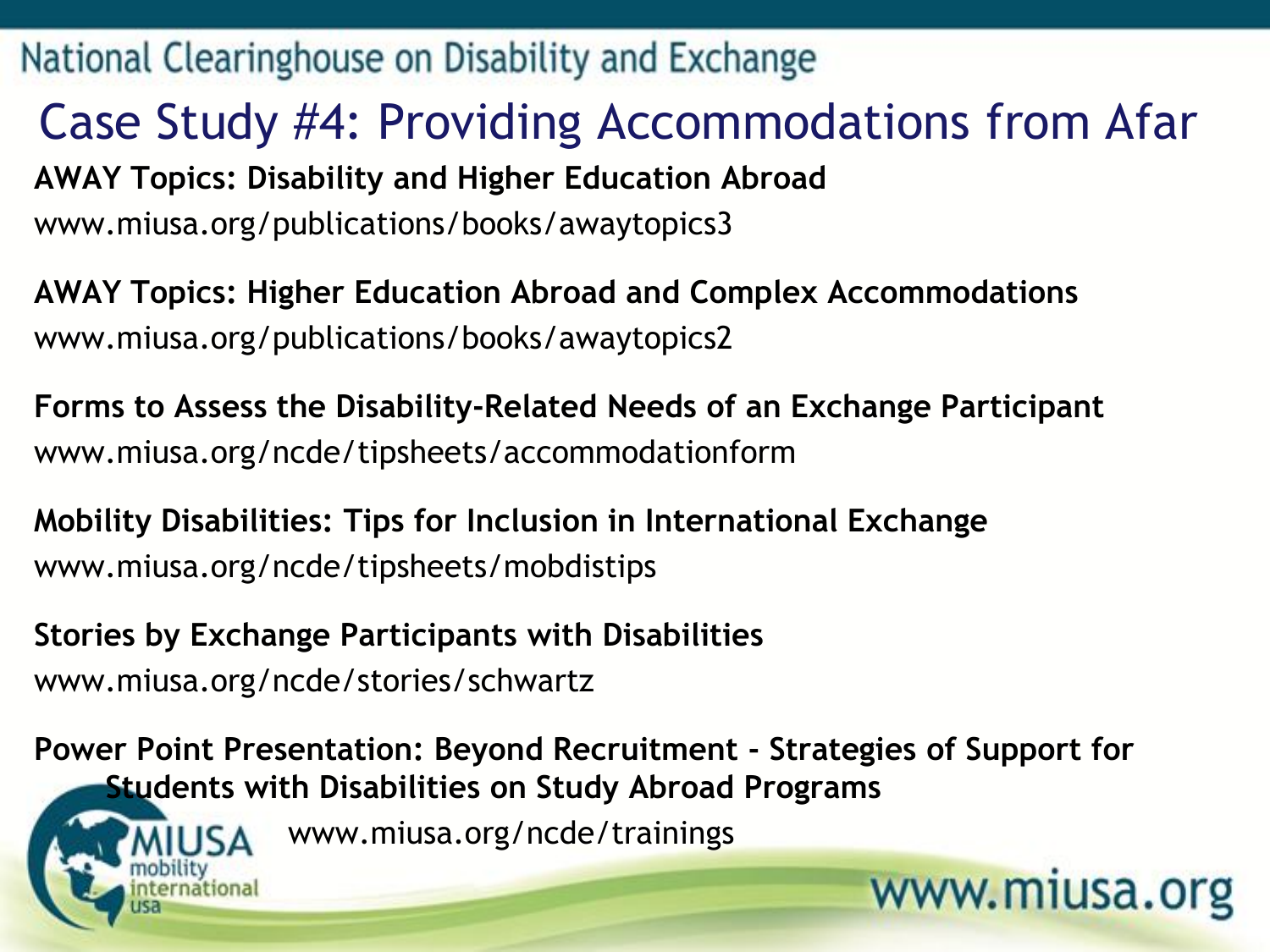## **Disability Perspective**

- 1. Disability is only one aspect of life or identity.
- 2. Assistive technology for many provides for more independent living.
- 3. People with disabilities are often healthy and not under a doctor's care for disability-related needs.
- 4. Like all minorities, people with disabilities often must educate others to reduce attitudinal barriers.
- 5. They are familiar with being told what they can't do versus what they can. Creates a need for advocacy skills or increases non-disclosure of concerns.
- 6. Students currently in college have grown up with protections of the ADA and other disability laws.

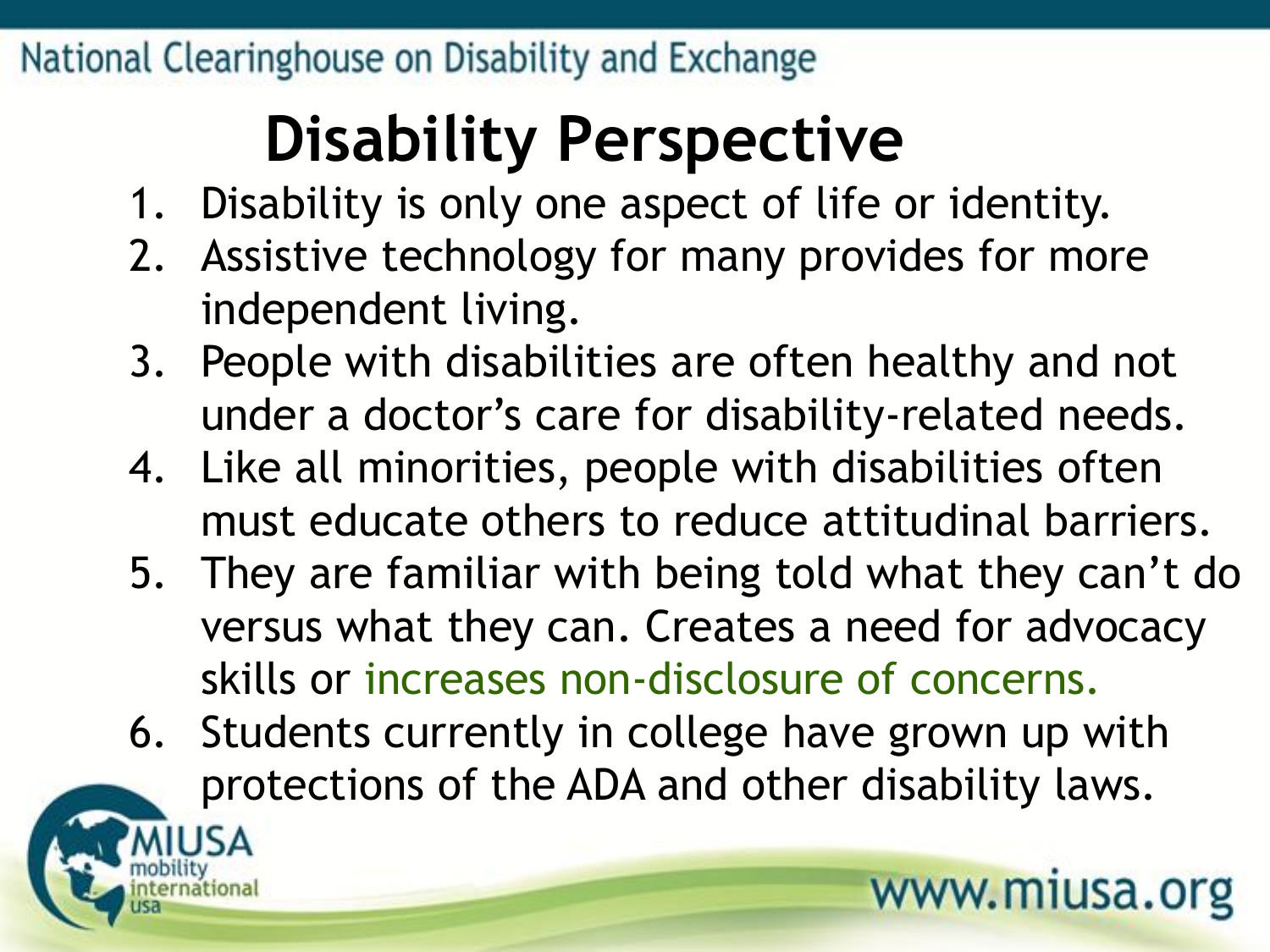## **Online Publications and Resources**



**A Practice of Yes**: Working with Overseas Partners to Include People with Disabilities



**Rights and Responsibilities**: A Guide to the ADA for International Exchange Organizations and **Participants** 

**Survival Strategies** for Going Abroad: **A Guide for People with Disabilities By Laura Hershe** 

**nternational** 

**Survival Strategies for Going Abroad**: A Guide for People with **Disabilities** 



**Building Bridges:** A Manual for Including People with Disabilities in International Exchange Programs